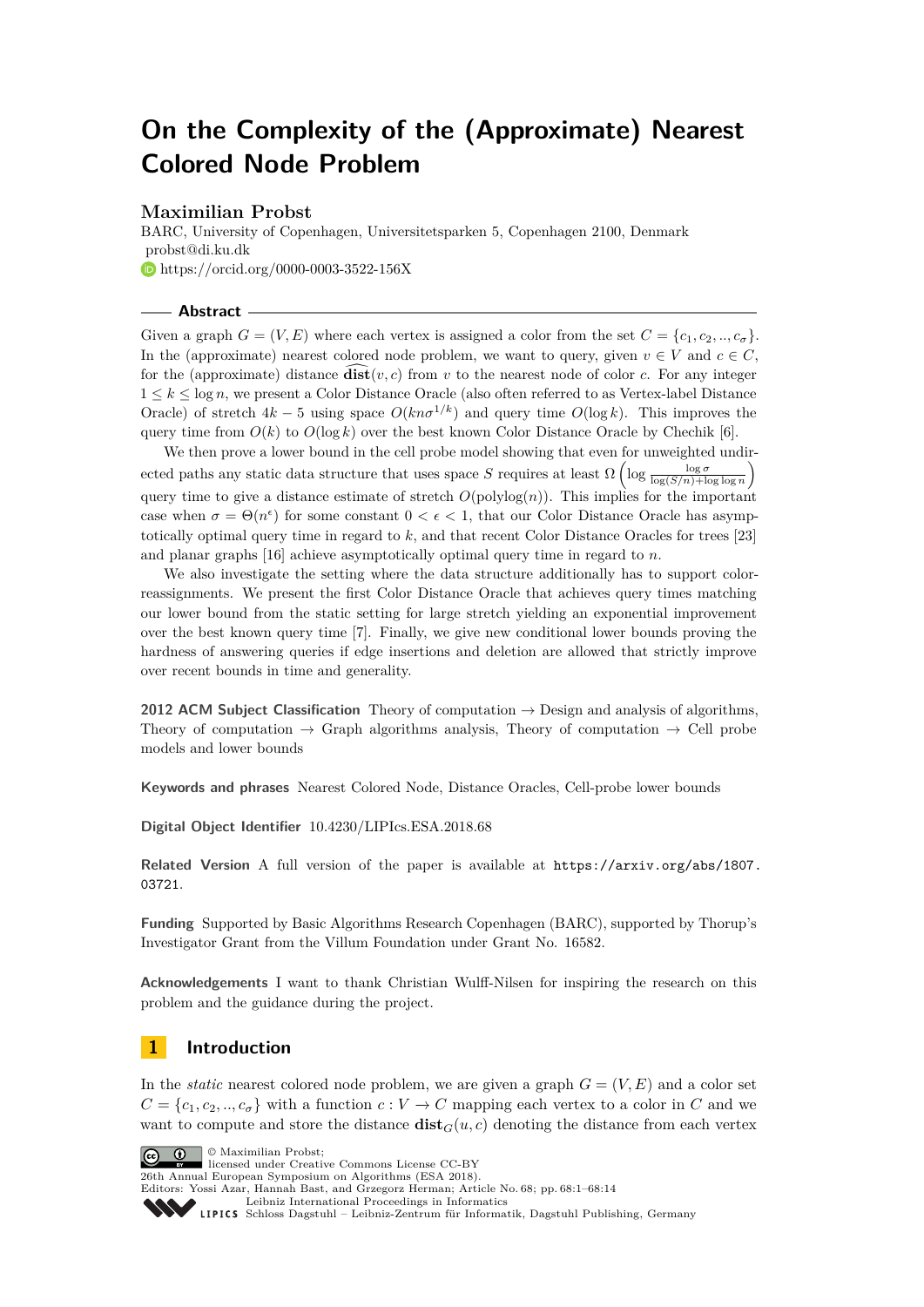#### **68:2 On the Complexity of the (Approximate) Nearest Colored Node Problem**

<span id="page-1-0"></span>**Table 1** Best upper and lower bounds for static Color Distance Oracles. *N* denotes the weight of the heaviest edge in the graph. The *w* in the second column refers to the word size and we assume in this article that  $w = \Theta(\log n)$ . *N* refers to the heaviest edge weight in the graph.

| Graph Family    | Approximation    | <b>Space</b>                     | Query Time                                                        | Ref                |
|-----------------|------------------|----------------------------------|-------------------------------------------------------------------|--------------------|
| Unweighted      | O(polylog(n))    |                                  |                                                                   | <b>New</b>         |
| undirected path |                  |                                  | $\Omega\left(\log\frac{\log \sigma}{\log(S/n)+\log\log n}\right)$ |                    |
| Tree            | Exact            | O(n)                             | $O\left(\log \frac{\log \sigma}{\log w}\right)$                   | $\left[ 23\right]$ |
| Planar graphs   | $1+\epsilon$     | $O(n \log n)$                    | $O(\log \log n)$                                                  | $[16]$             |
| Planar          | $1+\epsilon$     | $O(n \log n)$                    | $O(\log \log n)$                                                  | [16]               |
| digraphs        |                  |                                  | $\log \log (nN))$                                                 |                    |
| General graphs  | $4k-5$           | $O(kn\sigma^{1/k})$              | $O(\log k)$                                                       | <b>New</b>         |
| General graphs  | $8(1+\epsilon)k$ | $\overline{O(kn^{1+1/k}}\log n)$ | $O\left(\log \frac{\log \sigma}{\log w}\right)$                   | <b>New</b>         |

 $u \in V$  to the nearest vertex *v* of color  $c \in C$  or more formally  $\textbf{dist}_G(u, c) = \min_{v \in V_c} \textbf{dist}(u, v)$ where  $V_c$  denote the set of *c*-colored vertices. Clearly, if the color set *C* is of small cardinality, computing distances and storing a distance matrix is an efficient measure but for large  $\sigma$ , i.e.  $\sigma = \Omega(n^{\epsilon})$  for some  $\epsilon > 0$ , this solution becomes impractical for many important applications. The problem has various applications in navigation, routing and document processing, often in connection to locating resources or facilities, e.g. the nearest gas station, quickly.

In this article, we present a new data structure that reports for any given  $v \in V, c \in C$ a distance estimate  $\overline{\textbf{dist}}(v, c)$  in  $O(\log k)$  time such that  $\textbf{dist}(v, c) \leq \overline{\textbf{dist}}(v, c) \leq (4k -$ 5) $\text{dist}(v, c)$  using  $O(kn\sigma^{1/k})$  space for every positive integer k, improving on  $O(k)$  query time of the previous data structure with same space consumption and stretch factor [\[6\]](#page-12-0). We refer to the data structure as *Color Distance Oracle*. In other literature, the problem is also studied as the vertex-to-label problem and the data structure is referred to as Vertex-label Distance Oracle [\[13\]](#page-12-2)[\[6\]](#page-12-0). The term Distance Oracle originates from the classic Thorup-Zwick Distance Oracle [\[22\]](#page-13-3) that reports distance estimates for each pair of vertices. Thorup, Zwick and Roddity [\[20\]](#page-13-4) also generalized Distance Oracles by introducing source-restricted Distance Oracles where only distances in  $S \times V$  can be queried for some subset  $S \subseteq V$  and that uses space  $O(n|S|^{1/k})$  for stretch  $2k-1$ . It is tempting to approach the nearest colored node problem by using an auxiliary vertex for each color  $c \in C$  linking it to all *c*-colored vertices with a zero-weight edge and let the auxiliary vertices define the set *S*. Unfortunately, this might decrease some vertex-to-color distances by creating "portals" through the auxiliary vertices. Instead the underlying sampling techniques can, together with a more advanced analysis stemming from Compact Routing Schemes [\[21\]](#page-13-5), be used to construct efficient and correct Color Distance Oracles. Color Distance Oracles can also be seen as a generalization of (source-restricted) Distance Oracles as we can choose a color set of size |*S*| and assign each vertex in *S* a unique color.

We first present a Color Distance Oracle of space  $O(kn\sigma^{1/k})$  that reports in  $O(\log k)$ time distance estimate of stretch at most (4*k* − 5). Our Color Distance Oracle matches space and stretch of the best data structure by Chechik [\[6\]](#page-12-0) and improves the query time from  $O(k)$  to  $O(\log k)$ . This is in fact achieved by combining Chechiks result with a well-known technique by Wulff-Nilsen [\[25\]](#page-13-6) for general distance oracles. Our contribution is to simplify the technique of Wulff-Nilsen by observing that a Range Minimum Query (RMQ) data structure can be used to replace his tailor-made data structure even more efficiently resulting in a concise and simple algorithm; and to generalize the proof technique of Wulff-Nilsen. Recently, Chechik has also shown that classic Distance Oracles can be implemented with constant query time [\[8\]](#page-12-3)[\[7\]](#page-12-1) and it is natural to ask whether this improvement carries over to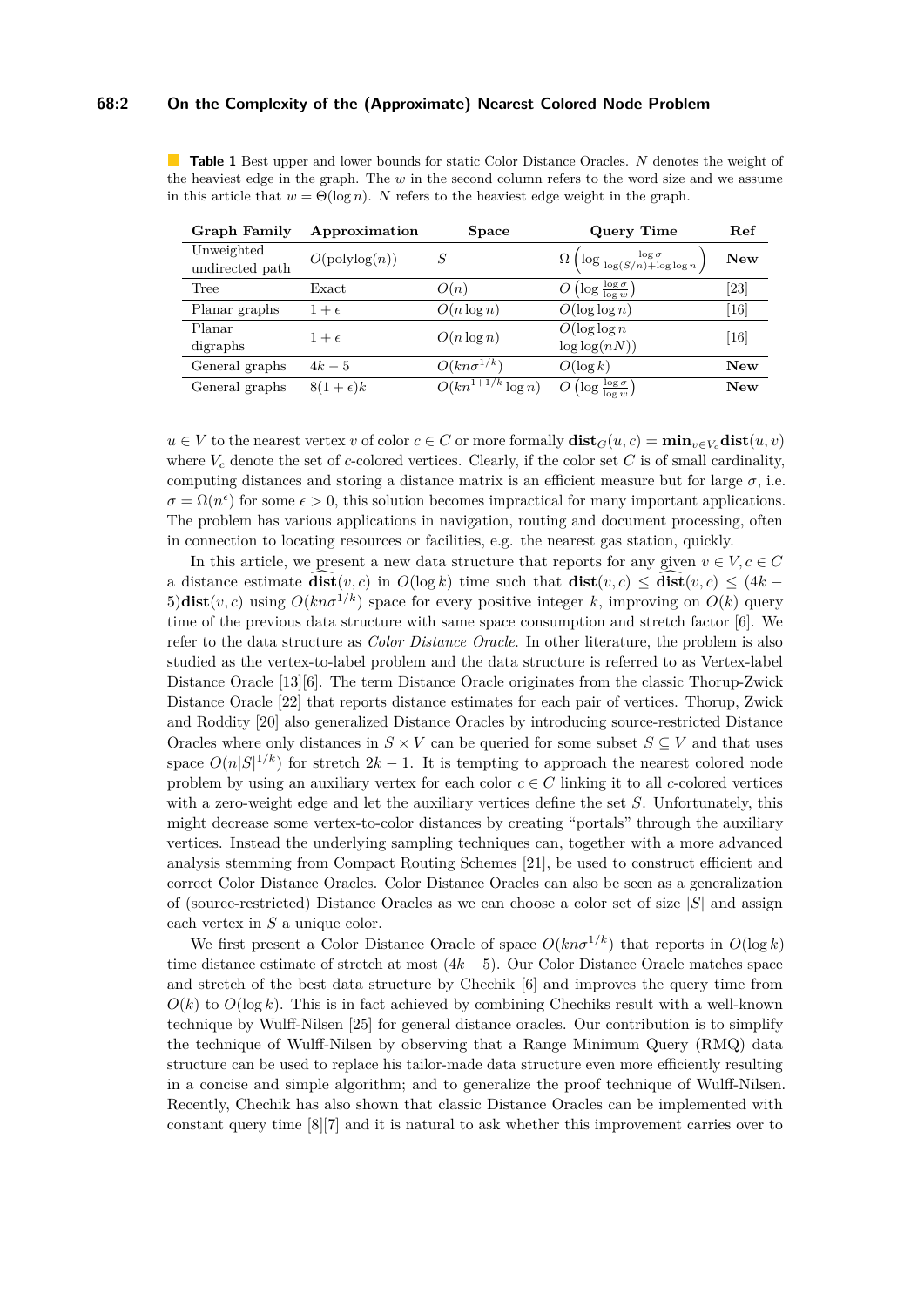<span id="page-2-0"></span>**Table 2** Best upper and lower bounds for Color Distance Oracles supporting color-reassignments. Here *N* denote the heaviest edge weight in the graph. The lower bound from [\[12\]](#page-12-4) applies to update or query time for every  $\epsilon > 0$ . More precisely, any algorithm with update time  $\tilde{\tilde{o}}(n^{1-\epsilon})$  and  $\tilde{\tilde{o}}(n^{2-\epsilon})$ would refute the OMv-conjecture.

| <b>Graph Family</b>           | Approx-<br>imation                   | Update Time                                                             | Query Time                                                          | Ref               |
|-------------------------------|--------------------------------------|-------------------------------------------------------------------------|---------------------------------------------------------------------|-------------------|
| Unweighted<br>undirected path | $O(\text{polylog}(n))$               | $O(\text{polylog}(n))$                                                  | $\Omega\left(\log\frac{\log \sigma}{\log(S/n)+\log\log n}\right)$   | <b>New</b>        |
| Unweighted<br>tree            | exact                                | $O(\text{polylog}(n))$                                                  | $\Omega\left(\frac{\log(n)}{\log\log(n)}\right)$                    | $[11]$            |
| Tree                          | exact                                | $O(\log n)$                                                             | $O(\log n)$                                                         | $[11]$            |
|                               | exact                                | $O(\log^{1+\epsilon} n)$                                                | $O\left(\frac{\log(n)}{\log\log(n)}\right)$                         | $[11]$            |
| Planar<br>graphs              | $1+\epsilon$                         | $\overline{O(\epsilon^{-1}\log(n)}$<br>$\log \log(n)$                   | $\overline{O(\epsilon^{-1}\log(n)\log(nN))}$<br>$\log \log(n)$      | $[14]$            |
|                               | $1+\epsilon$                         | $O\left(\epsilon^{-1}\frac{\log^2(\epsilon^{-1}n)}{\log\log(n)}\right)$ | $O(\epsilon^{-1} \log^{1.51} (\epsilon^{-1} n))$                    | $[14]$            |
| Planar<br>digraphs            | $1+\epsilon$                         | $\overline{O(\epsilon^{-1}\log(n)}$<br>$\log \log (nN))$                | $O(\epsilon^{-1} \log^3(n) \log(nN))$                               | $[14]$            |
| General<br>graphs             | $<$ 3                                | $\Omega(n^{1-\epsilon})$                                                | $\Omega(n^{2-\epsilon})$                                            | $[12]$            |
|                               | $4k-5$                               | $O(kn^{1/k} \log^{1-1/k} n)$<br>$\log \log n$                           | O(k)                                                                | [6]               |
|                               | $8(1+\epsilon)k$<br>$8(1+\epsilon)k$ | $O\left(\epsilon^{-1}kn^{1/k}\log\log n\right)$<br>$O(\log \log n)$     | $O(\log \log n)$<br>$O\left(\epsilon^{-1}kn^{1/k}\log\log n\right)$ | New<br><b>New</b> |
|                               |                                      |                                                                         |                                                                     |                   |

Color Distance Oracles. Our new lower bound rules out such an improvement and shows that our Color Distance Oracle has essentially tight query time when  $\sigma = \Theta(n^{\epsilon})$  for constant  $0 < \epsilon < 1$ , as the lower bound then simplifies to  $\Omega(\log(\epsilon k))$  for  $S = n^{1+1/k}$  for all values of  $k = O(\text{polylog}(n))$ . Our result extends to prove asymptotic optimality in query time in regard to *n* for the best known Color Distance Oracles for trees [\[11\]](#page-12-5)[\[23\]](#page-13-0) and planar graphs [\[16\]](#page-13-1) even for data structures with higher stretch  $k = O(\text{polylog}(n))$ . This lower bound, that is our main contribution, is thus a significant step in understanding Color Distance Oracles and their limitations. An overview over the best upper bounds for different graph families and our lower bound is given in table [1.](#page-1-0)

We also present a new Color Distance Oracle for the setting where the data structure needs to handle color-reassignments, i.e. updates in which a vertex  $v \in V$  is assigned a new color  $c \in C$  such that afterwards  $c(v) = c$ . Our Color Distance Oracle is conceptually simple, building on some recent results in Ramsey theory[\[2\]](#page-12-7) and can be constructed deterministically. It strictly improves on query and update time for any approximation factor  $k = \Omega(\frac{\log n}{\log \log n})$ and dominates existing data structures in query time for  $k = \Omega(\log \log n)$ . We are also able to show an elegant trade-off between query and update time that was unknown before. For  $k = \Omega(\frac{\log n}{\log \log n})$  our data structure requires  $\tilde{O}(n)$  space and updates only take polylogarithmic time. Therefore our static lower bound extends to this setting as we can start with an uncolored graph and color vertices in *n* updates. This implies that our query time is tight with regard to *n*. Achieving query time  $O(\log \log n)$  is rather surprising given that queries for exact distances take  $\Omega(\frac{\log n}{\log \log n})$  time even on unweighted balanced trees and that for the static setting approximation doesn't admit any query time improvements. An overview over upper bounds and lower bounds for the color-reassignment setting is given in table [2.](#page-2-0)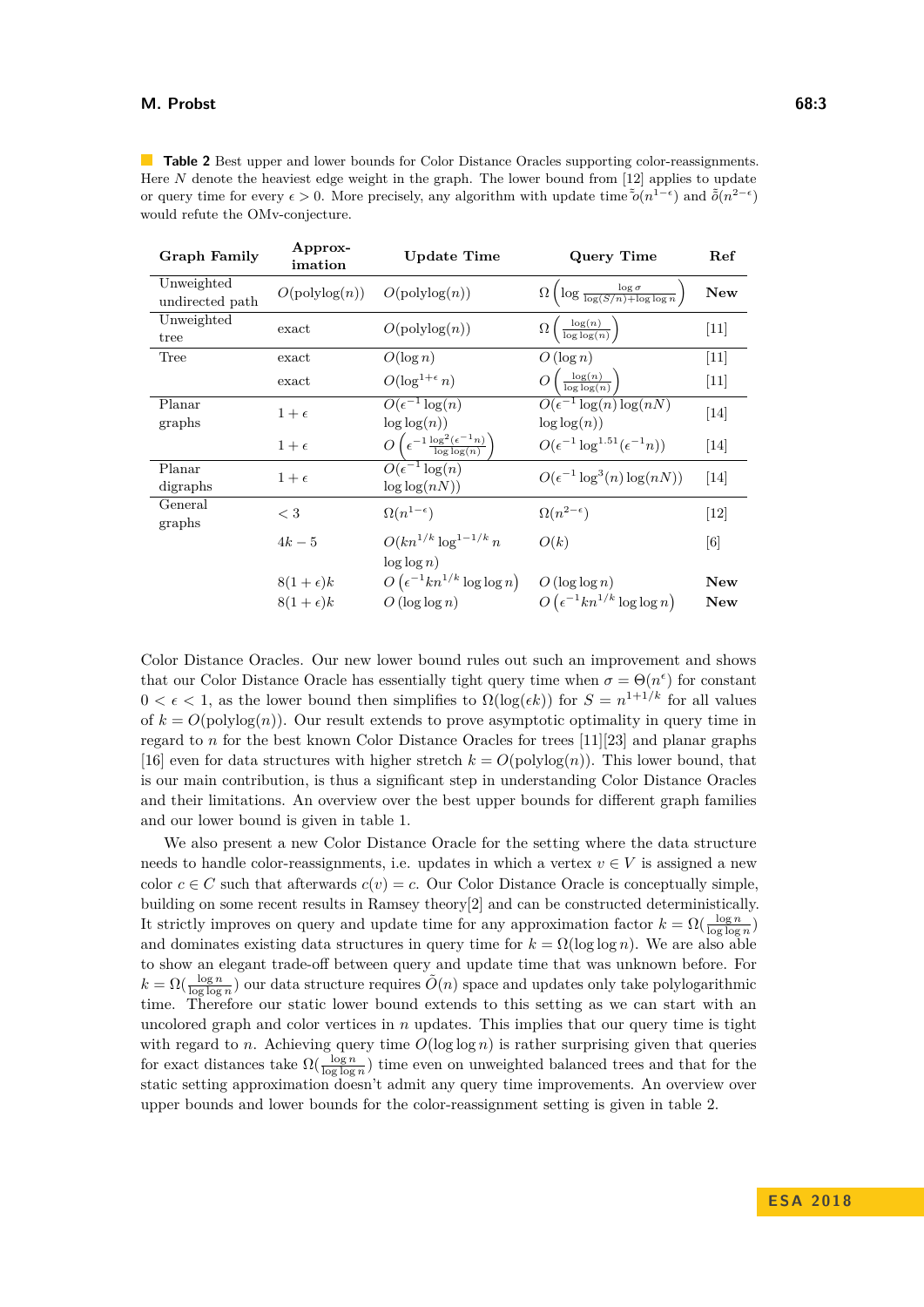#### **68:4 On the Complexity of the (Approximate) Nearest Colored Node Problem**

Finally, we prove that the *dynamic* version of the problem, allowing edge insertions and deletions, cannot process updates in time  $\tilde{\delta}(\sigma)^1$  $\tilde{\delta}(\sigma)^1$  and queries in time  $\tilde{\delta}(n/\sigma)$  even on unweighted path graphs for queries that ask to report given a fixed source  $s \in V$  whether there is a vertex of color *c* in the same component, unless Online Matrix Multiplication(OMv) has a truly subcubic time algorithm. We then show that even update time  $\tilde{\delta}(\sigma)$  and query time  $\tilde{\delta}(n)$  is not possible if we have directed general graph or ask for distance queries of approximation factor  $\lt 5/3$ . Combined they strictly improve in generality and query time over a recent lower bound by Gawrychowski et al. [\[11\]](#page-12-5) showing that for weighted trees, query and update time  $\tilde{\delta}(\sqrt{n})$  where  $\sigma = \Theta(\sqrt{n})$  would imply a truly subcubic solution to tripartite APSP. Our reduction implies an interesting connection to Pagh's problem and the lower bound is in fact obtained by adapting the reduction from Pagh's problem in [\[12\]](#page-12-4).

## **2 Preliminaries**

We denote by  $\textbf{dist}(u, v)$  for  $u, v \in V$  the shortest-path distance from *u* to *v* and by  $\textbf{dist}(u, c)$ with  $u \in V, c \in C$  the shortest-path distance between *u* and the nearest vertex of color *c*. When the context is clear, we often only refer to the nearest colored vertex instead of the nearest vertex of color *c* and let *c* denote the color under consideration. We let  $v = \text{Nearest}(u, c)$ denote the nearest vertex of color *c* to *u*, i.e.  $dist(u, c) = dist(u, NEAREST(u, c))$ . We also make use of the following data structures.

**Predecessor Search Problem.** In the predecessor search problem, we are given a universe  $U = \{0, ..., m-1\} = [m]$  and a subset  $S \subseteq U$  of size  $n = |S|$ . Given an element  $x \in U$ , we ask for the largest element in *S* that is smaller than *x* or more formally, we ask for the predecessor of *x*,  $PRED(x) = \max\{y \in S | y < x\}$ . We let the successor of *x* be Succ $(x) =$  $\min\{y \in S | y > x\}.$  Pǎtrascu and Thorup present in [\[18\]](#page-13-7) a predecessor search data structures that solves queries and updates (insertions and deletions into/from *S*) in  $O(\log \log n)$  time and linear space and give a lower bound of  $\Omega(\log \log n / \log \log \log n)$  if  $m \leq \text{poly}(n)$  and only almost linear-space is given.

**Range Minimum Query (RMQ).** A RMQ is a structure augmenting an array *A*[1*..n*] answering queries of the form  $\text{RMQ}(i, j) = \min_{k \in [i, j]} A[k]$  by returning the index of field with the minimal value, for any  $1 \leq i \leq j \leq n$ . RMQ can be solved with  $O(n)$  preprocessing time, taking  $O(n)$  space and  $O(1)$  query time [\[5\]](#page-12-8)[\[10\]](#page-12-9).

Least Common Ancestor (LCA). The LCA problem is the problem of finding the least common ancestor in *T*, which we denote  $\text{LCA}(x, y)$  *T*, of any two nodes  $x, y \in \mathcal{V}(T)$ . The LCA problem can be reduced to RMQ and can therefore be implemented within the same bounds.

**Hash table.** Given a universe  $U = [m]$  and a (dynamic) subset  $S \in U$ , with  $n = |S|$ , we can query for any  $x \in U$  whether x is in S. In [\[9\]](#page-12-10), a data structure is presented that can run deterministic queries in constant time and updates of the set *S*, i.e. insertions and deletions, in constant amortized time.

<span id="page-3-0"></span><sup>&</sup>lt;sup>1</sup> We use the  $\tilde{\delta}(f(n))$ -notation as introduced by Henzinger et al. [\[12\]](#page-12-4) to denote that the running time is in  $O(f(n)^{1-\epsilon})$  for some  $\epsilon > 0$ . For multiple parameters we let  $\tilde{\delta}(n_1n_2n_3)$  be equivalent to  $O(n_1^{1-\epsilon}n_2n_3 + n_1n_2^{1-\epsilon}n_3 + n_1n_2n_3^{1-\epsilon})$  for some  $\epsilon > 0$ .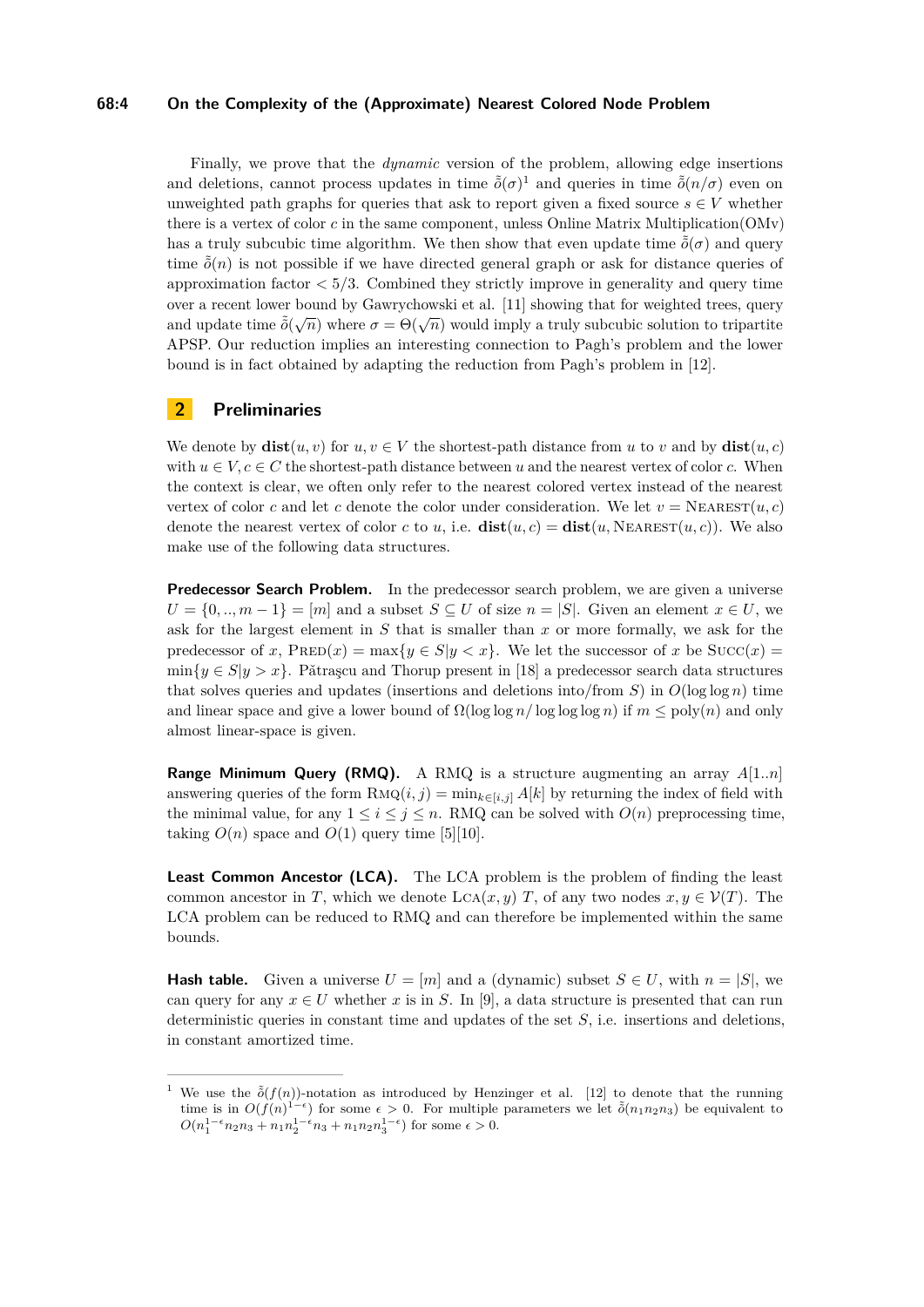#### **M. Probst 68:5**

## **3 Static Color Distance Oracle**

We construct our Color Distance Oracle as in [\[6\]](#page-12-0) with the classic techniques by Thorup and Zwick [\[22\]](#page-13-3): For a given positive integer k, we construct the vertex sets  $V = A_0 \supseteq A_1 \supseteq$  $A_2 \supseteq \cdots \supseteq A_{k-1}$ , where  $A_i$  is obtained by sampling each vertex in  $A_{i-1}$  with probability  $\sigma^{-1/k}$ , for  $1 \leq i \leq k-1$ , and define the set  $A_k = \emptyset$ . For each vertex *v* in *V*, we store for each set  $A_i$  with  $0 \le i \le k-1$  the closest neighbour in  $A_i$  denoted by  $p_i(v)$ , where we break ties arbitrarily. For every  $v \in V$ , we define  $\Delta_i(v) = \textbf{dist}(v, p_{i+1}(v)) - \textbf{dist}(v, p_i)$ , for  $0 \leq i \leq k-1$ . We then store all such distances in a consecutive array  $P_v[0..k-2]$  with  $P_v[i] = \Delta_i(v)$  for all *i* and augment  $P_v$  by a RMQ-structure that returns the maximum value in a subarray. We denote a query on the RMQ structure over  $P_v$  in the range  $a$  to  $b$  by RMQ<sub>*v*</sub>(*a, b*) for any  $0 \le a \le b < k - 1$ . We define a *bunch*  $B(v)$  for every vertex *v* in *V* as follows

$$
B(v) = \bigcup_{i=0}^{k-1} \{ u \in A_i \setminus A_{i+1} | \textbf{dist}(v, u) < \textbf{dist}(v, p_{i+1}(v)) \}
$$

and construct for every color  $c \in C$  a bunch  $B(c) = \bigcup_{v \in V_c} B(v)$ . With each  $B(c)$ , we store in a hash table the vertices  $v \in B(c)$  and associate with their key the distance  $dist(v, c)$ . This completes our construction. The following lemma bounds space and construction time, but we defer the proof to the full version since it only differs by bounding the space of the RMQ data structures from the proof in [\[6\]](#page-12-0).

**Lemma 1.** We use at most space  $O(kn\sigma^{1/k})$  to represent the Color Distance Oracle and *construction time O*(*mσ*)*.*

Note that the construction cost can be slightly improved for  $\sigma > n^{k/(2k-1)}$  using the construction of Hermelin et al. [\[13\]](#page-12-2) but our query time improvement doesn't carry over to their construction. We give the following query algorithm for color  $c \in C$  and vertex  $v \in V$ : **Listing 1** Query(v,c)

```
lower\_bound \leftarrow 0upper\_bound \leftarrow k - 1While upper\_bound \neq lower\_boundDo
     i \leftarrow \left\lceil \frac{(lower\_bound + upper\_bound)}{2} \right\rceil// Compute index j such that ∆j (v) = maxa∈{lower_bound,..,i−1} ∆a(v)
    j \leftarrow \text{RMQ}_v(lower\_bound, i-1)If p_i(v) \notin B(c)Then
          lower\_bound \leftarrow iElse
          upper\_bound \leftarrow jEnd
End
Return plower_bound(v)
```
We claim that the query procedure returns a colored vertex  $w_c = p_{lower \; bound}(v)$  whose distance to *v* is  $dist(v, c) \leq dist(v, w_c) \leq (4k - 5)dist(v, c)$ . For the rest of the section, we let  $w_{best} = \text{NEAREST}(v, c)$ .

As in [\[25\]](#page-13-6), we let *I* be the sequence  $0, \ldots, k-1$ . We call an index  $j \in I$ ,  $(v, c)$ *-terminal* if  $p_j(v) \in B(c)$ . We say that a subsequence  $i_1, ..., i_2$  of I is  $(v, c)$ *-feasible* if (1)  $dist(v, p_{i_1}(v)) \le$  $2i_1$ **dist** $(v, c)$ , and  $(2)$   $i_2$  is  $(v, c)$ *-terminal*. Using these definitions we are ready to prove our claim in the ensuing two lemmas.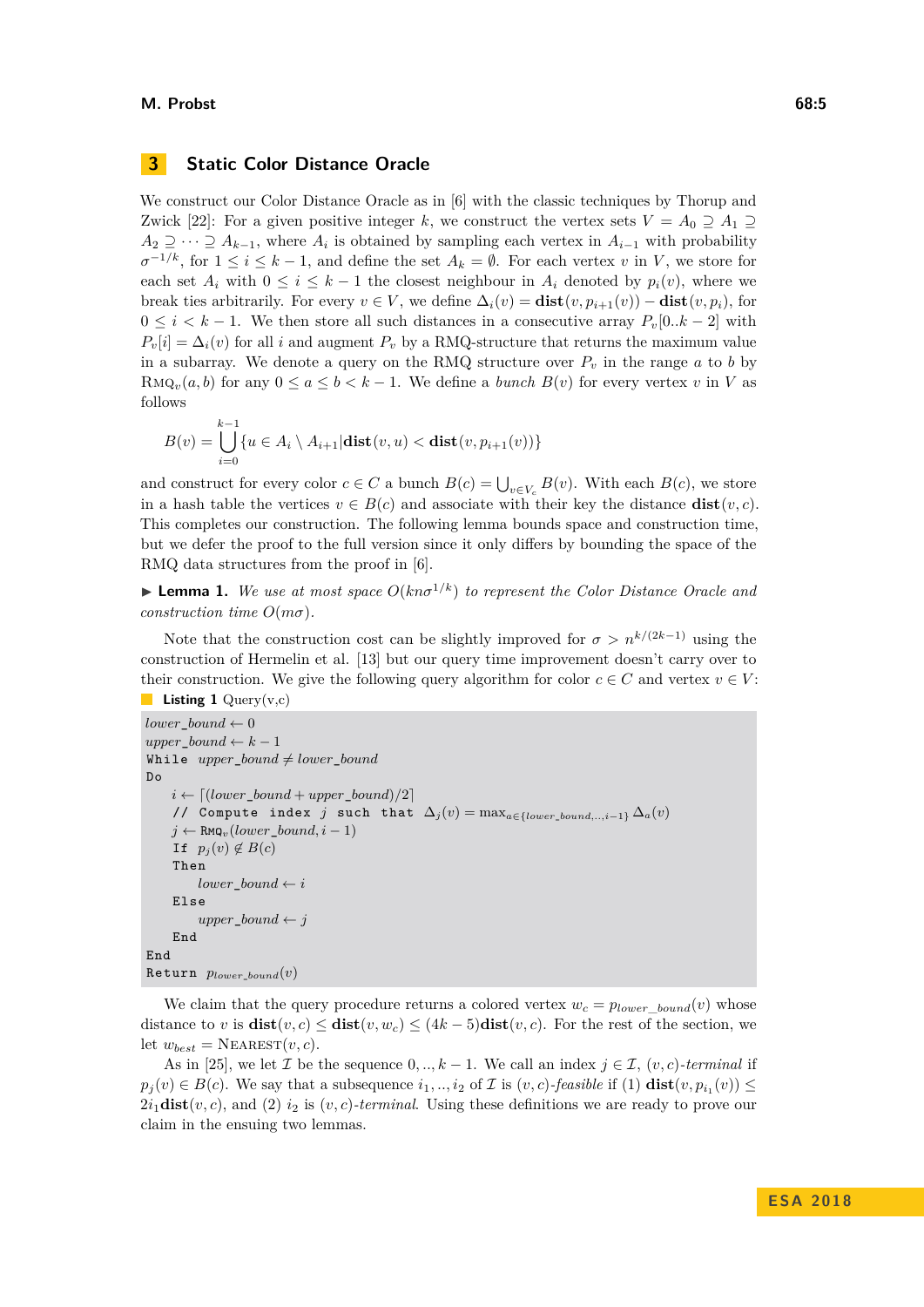#### **68:6 On the Complexity of the (Approximate) Nearest Colored Node Problem**

<span id="page-5-0"></span>▶ **Lemma 2.** *Let*  $i_1, ..., i_2 \subseteq \mathcal{I}$ , with  $|\mathcal{I}| > 1$ , be  $(v, c)$ -feasible and let  $i = \lceil (i_1 + i_2)/2 \rceil$ . Let  $\mathcal{I}'$ *be the sequence*  $i_1, ..., i - 1$ *. Let j be the index in*  $\mathcal{I}'$ *, that maximizes*  $\Delta_j(v)$ *. Then if*  $j \notin B(c)$ *the subsequence*  $i, \ldots, i_2$  *is* (*v, c*)*-feasible. Otherwise, the subsequence*  $i_1, \ldots, i_j$  *is* (*v, c*)*-feasible.* The obtained subsequence is of size at most  $\frac{2}{3}\mathcal{I}$ .

**Proof.** If  $p_j(v) \in B(c)$ , then *j* is  $(v, c)$ *-terminal.* Hence  $i_1, \ldots j$  is  $(v, c)$ *-feasible.* As  $j \leq$  $\lceil (i_1 + i_2)/2 \rceil - 1 < (i_1 + i_2)/2$  and  $|\mathcal{I}| > 1$  the subsequence is of size at most  $\frac{1}{2}\mathcal{I}$ . Now, consider the case where  $p_j(v) \notin B(c)$ . Then

$$
dist(w_{best}, p_{j+1}(w_{best})) < dist(w_{best}, p_j(v))
$$

We can now employ the analysis from [\[21\]](#page-13-5):

$$
\mathbf{dist}(v, p_{j+1}(v)) \leq \mathbf{dist}(v, p_{j+1}(w_{best})) \leq \mathbf{dist}(w_{best}, v) + \mathbf{dist}(w_{best}, p_{j+1}(w_{best}))
$$
  

$$
< \mathbf{dist}(w_{best}, v) + \mathbf{dist}(w_{best}, p_j(v)) \leq 2\mathbf{dist}(w_{best}, v) + \mathbf{dist}(v, p_j(v))
$$
 (1)

Therefore  $\Delta_i(v) = \textbf{dist}(v, p_{i+1}(v)) - \textbf{dist}(v, p_i(v)) \leq 2\textbf{dist}(w_{best}, v)$ . Since  $i_1, ..., i_2$  is  $(v, c)$ *feasible*, we have  $dist(v, p_{i_1}(v)) \leq 2i_1 dist(v, c)$ . By choice of *j*,

$$
\mathbf{dist}(v, p_i(v)) = 2i_1 \mathbf{dist}(v, w_{best}) + \sum_{j' \in \mathcal{I}'} \Delta_{j'}(v)
$$
  
\n
$$
\leq 2i_1 \mathbf{dist}(v, w_{best}) + |\mathcal{I}'| \max_{j' \in \mathcal{I}'} \Delta_{j'}(v)
$$
  
\n
$$
= 2i_1 \mathbf{dist}(v, w_{best}) + (i - i_1) \Delta_j(v)
$$
  
\n
$$
= 2i \mathbf{dist}(v, w_{best})
$$
 (2)

As  $i_2$  is  $(v, c)$ -terminal, we therefore get that  $i, \ldots, i_2$  is  $(v, c)$ -feasible. It is now easy to see that by choice of *i* and as  $|\mathcal{I}| > 1$  the derived sequence is smaller  $\frac{2}{3}|\mathcal{I}|$ .

 $\blacktriangleright$  **Lemma 3.** The algorithm given in procedure QUERY $(v, c)$  reports a distance estimate with *stretch at most*  $(4k - 5)$  *in time*  $O(\log k)$ *.* 

**Proof.** By lemma [2](#page-5-0) the number of potential indices reduces by factor  $\frac{2}{3}$  by every iteration of the loop. Therefore, we have at most  $log_{\frac{3}{2}}k$  iterations. As querying the RMQ data structure takes constant time the overall running time is  $O(\log k)$ .

To show stretch of at most 4*k* − 5, we observe that the final sequence has only a single index  $j \leq k-1$ , and as the sequence is still  $(v, c)$ *-feasible*, we get by property (1) that  $dist(v, p_i(v)) \leq 2jdist(v, w_{best}) \leq 2(k-1)dist(v, w_{best})$ . By property (2), we get that  $p_i(v) \in B(c)$  and we can bound

$$
\begin{aligned} \mathbf{dist}(p_j(v), c) &= \mathbf{dist}(p_j(v), w_{best}) \le \mathbf{dist}(v, w_{best}) + \mathbf{dist}(v, p_j(v)) \\ &\le \mathbf{dist}(v, w_{best}) + 2(k-1)\mathbf{dist}(v, w_{best}) \end{aligned} \tag{3}
$$

giving an overall distance of  $dist(v, p_j(v)) + dist(p_j(v), c) \leq (4k-3)dist(v, w_{best})$ . This can be slightly improved to stretch  $4k - 5$  by using the technique from [\[21\]](#page-13-5)(Lemma A.2) even without changing the overall approach. We only have to adapt property (1) in the definition of  $(v, c)$ -*feasible* sequences  $i_1, ..., i_2$  to  $dist(v, p_{i_1}(v)) \leq (2i_1 - 1)dist(v, c)$ , and adapt lemma [2](#page-5-0) to directly get the improvement.

We point out that the technique presented to query the Color Distance Oracle extends to Compact Routing Schemes as described by Thorup and Zwick [\[21\]](#page-13-5) such that paths can be computed in  $O(\log k)$  time. By using a recently devised succinct RMQ structure that is only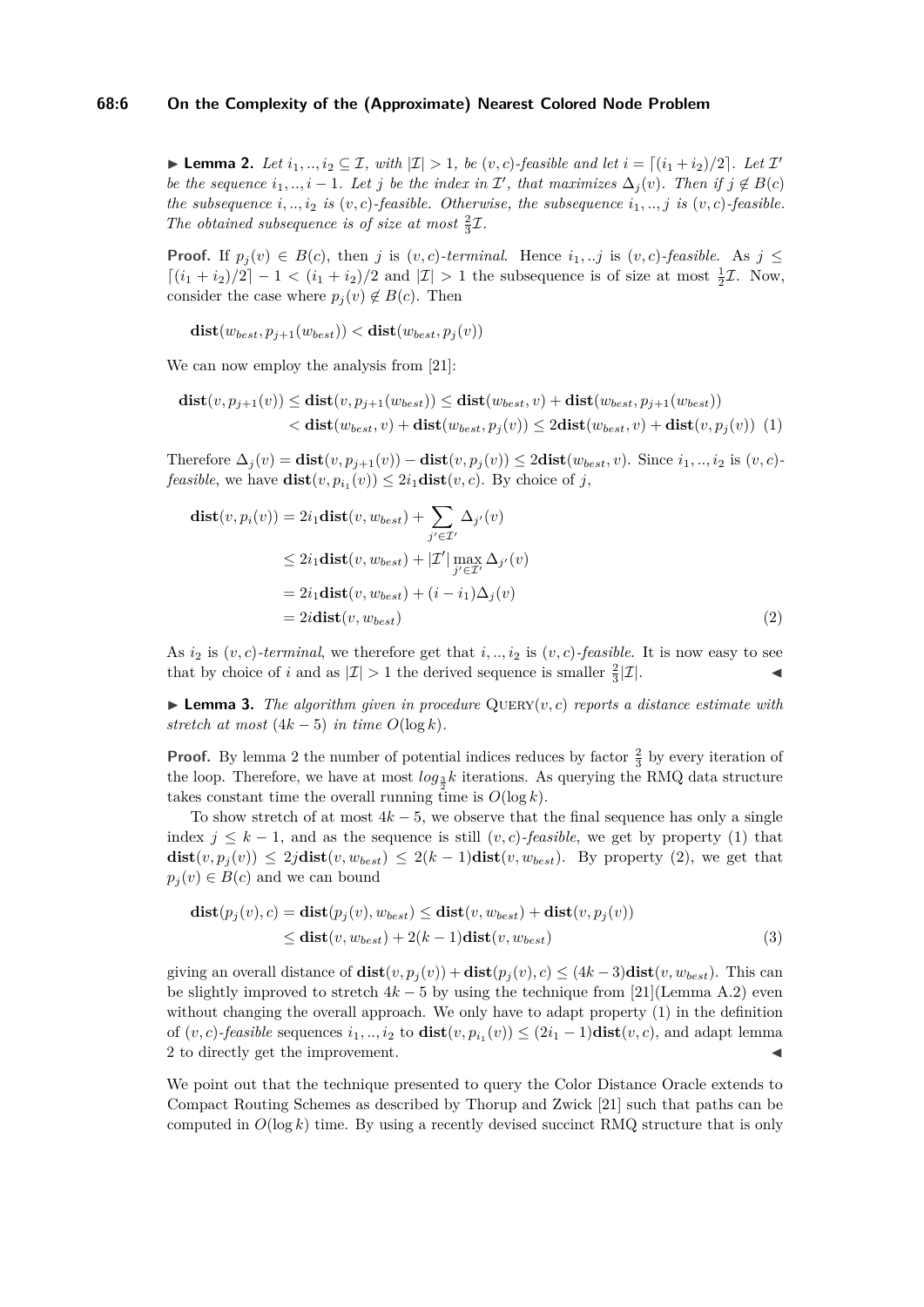allowed to query intervals where both indices are multiples of  $\log k$  by Tsur [\[23\]](#page-13-0), we can adapt our approach to reduce the intervals as described in lemma [2](#page-5-0) down to size  $O(\log k)$ and then test each remaining index in  $O(\log k)$  overall time. The data structure only requires *O*  $\left(\frac{k \log \log k}{\log k}\right) = o(k)$  additional bits compared to  $O(k \log n)$  bits required for our preceding structure. This is an important improvement for routing schemes as the RMQ structure needs to be appended to each label in order to achieve the query time improvement.

## **4 Color Distance Oracle supporting color-reassignments**

In this section, we let (*V,* **dist**) denote a n-point metric space and let the metric be denoted by  $\rho$ . We say that  $\rho$  is an ultrametric for *V* if it is a metric that ensures the strong triangle inequality  $\rho(x, z) \leq \max\{\rho(x, y), \rho(y, z)\}\$ for all  $x, y, z \in V$ . It is well-known, that a finite ultrametric can be represented by a rooted hierarchically well-separated tree  $(HST)^2$  $(HST)^2$  $T = (V_T, E_T)$  with a value assigned to each vertex in  $V_T$  by the function  $\Delta : V_T \to (0, \infty)$ whose leaf set is *V* and where  $\Delta(v) < \Delta(PARENT(v))$  for any  $v \in V_T$ . Then given  $x, y \in V$ ,  $\rho(x, y) = \Delta(\text{LCA}_{T}(x, y))$ . Thus, working with ultrametrics is very convenient as they allow to reduce problems to problems on trees which are normally well-understood.

In 2005, Mendel and Naor [\[15\]](#page-13-8) showed a Las Vegas algorithm that given a metric space  $(V, dist)$  finds a ultrametric  $\rho$  such that for a subset  $U \subseteq V$  of size  $|U| \geq |V|^{1-1/k}$  the distortion of the ultrametric would be low, i.e. that for each  $u \in U, v \in V$ ,  $dist(u, v) \le$  $\rho(u, v) \leq 128k$ **dist** $(u, v)$ . They then showed that given this algorithm, a collection of ultrametrics  $\mathcal{R} = \{\phi_1, \phi_2, ..., \phi_s\}$  with  $E[s] = O(kn^{1/k})$  can be found together with a function **home** :  $V \to [1, s]$  such that for each  $u, v \in V$  with  $i = \textbf{home}(v)$ 

 $\textbf{dist}(u, v) \leq \rho_i(u, v) \leq 128k\textbf{dist}(u, v)$ 

Recently, Abraham et al. [\[2\]](#page-12-7) gave a deterministic algorithm that improves this result to stretch  $8(1+\epsilon)k$  by increasing the size of the collection  $\mathcal R$  by factor  $O(\epsilon^{-1})$ . Thus, for fixed  $\epsilon$  the space only differs by a constant factor.

For our Color Distance Oracle, we find a collection of ultrametrics  $R$  and build for each ultrametric  $\rho_i \in \mathcal{R}$  an HST  $T_i$ . Additionally, we store with each  $v \in V$  a pointer to  $T_{\text{home}(v)}$ . We observe that taking

 $\min_{u \in V_c} \Delta(\text{LCA}_{T_{\text{home}(v)}}(u, v))$ 

always gives a  $8(1+\epsilon)k$  approximation on  $dist(v, c)$  as we take the smallest distance estimate among all estimates to colored vertices and each of them is at least  $8(1 + \epsilon)k$  approximate in the represented metric  $\rho_{\text{home}(v)}$ . Let *a* be the least common ancestor of *v* and the nearest colored node in  $T_{\text{home}(v)}$ , i.e.  $a = \text{LCA}_{T_{\text{home}(v)}}(v, \text{NEAREST}(v, c))$ . Then, there cannot be any vertex *a'* on the path from *v* to *a* in  $T_{\text{home}(v)}$  with a colored vertex in its subtree as otherwise a' would be the least common ancestor of *v* and the colored node and by the property of HSTs that  $\Delta(x) < \Delta(PARENT(x))$  for all  $x \in V$ , we would thus derive a contradiction on the minimality of  $\Delta(a)$ . We conclude that to derive a distance estimate on  $dist(v, c)$ , we only need to find the nearest ancestor of *v* that has a colored node in its subtree. We therefore construct the data structure described in the following lemma [4](#page-7-0) over each HST, whose proof is deferred to the full version.

<span id="page-6-0"></span><sup>2</sup> A good introduction to HSTs and metric representations can be found in [\[3\]](#page-12-11).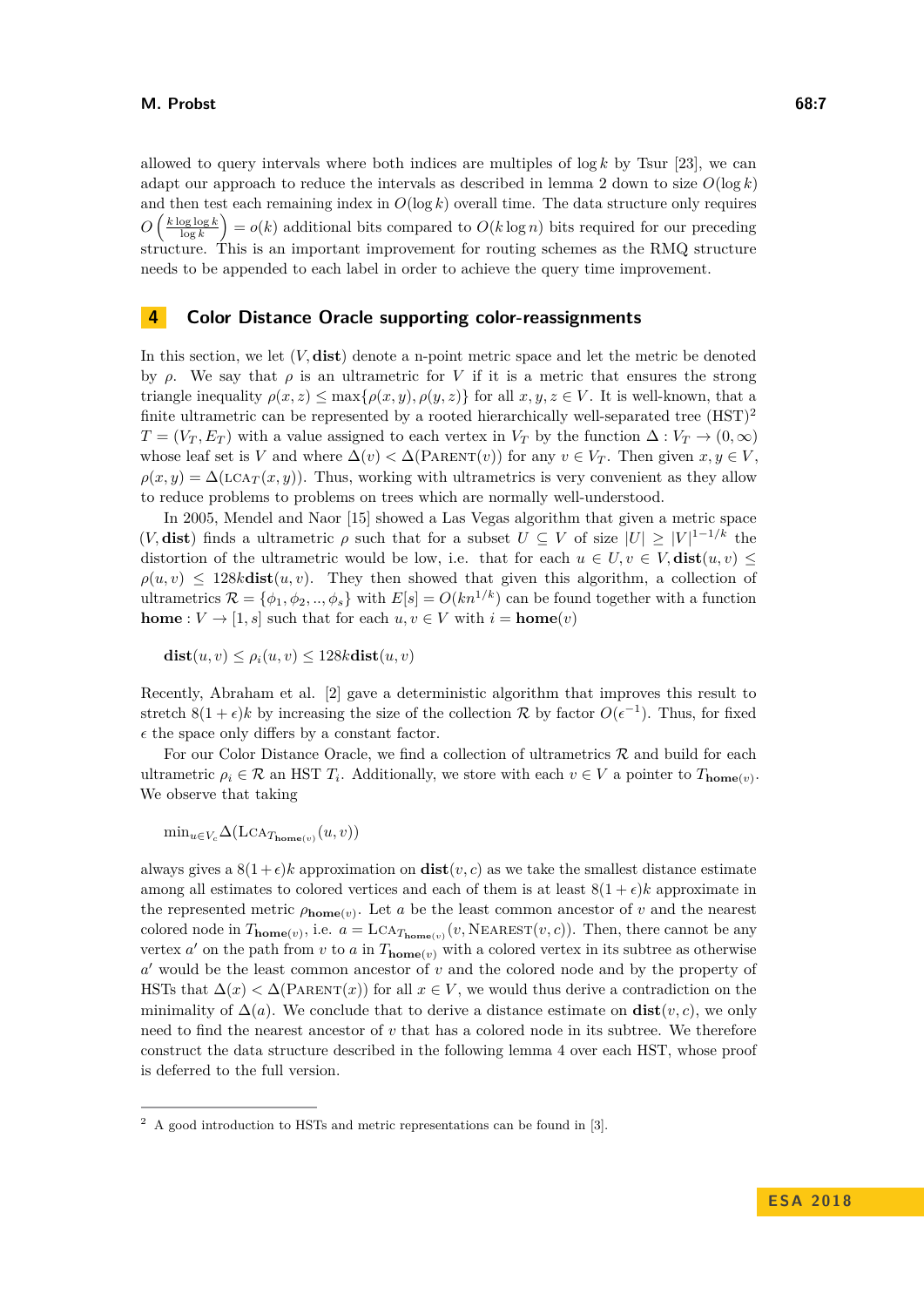#### **68:8 On the Complexity of the (Approximate) Nearest Colored Node Problem**

<span id="page-7-0"></span> $\blacktriangleright$  **Lemma 4.** We can maintain a data structure over a tree  $T = (V, E)$  with function  $c: V \to C$  *as defined before, that given*  $v \in V, c \in C$  *finds the nearest ancestor of v in T that has a c-colored vertex in its subtree and that is able to process color-reassignments. Both operations take*  $O(\log \log n)$  *worst-case time and the data structure requires*  $O(n)$  *space.* 

As every HST requires at most  $O(n)$  space and  $s = O(\epsilon^{-1}kn^{1/k})$ , our data structure requires space  $O(\epsilon^{-1}kn^{1+1/k})$ . To achieve the data structure with fast query time, we answer a query for  $\widehat{\textbf{dist}}(v, c)$  by querying the data structure described in lemma [4](#page-7-0) on tree  $T_{\textbf{home}(v)}$ returning the nearest colored ancestor *a* and we return  $\Delta(a)$ . Thus only a single invocation of the tree structure is required which can be implemented in time  $O(\log \log n)$ . For updates, we iterate over all *s* tree data structures and invoke the color-reassignment on the same parameters. This takes  $O(\log \log n)$  time per tree and as we have *s* trees, the running time is bound by  $O(\epsilon^{-1} \log \log n k n^{1/k}).$ 

For fast update times, we can process a color-reassignment  $v \in V, c \in C$  by changing the color in  $T_{\text{home}(v)}$  only leaving *v* without a color in all other trees. If we run our query for  $v \in V, c \in C$  on every of the *s* HSTs, we also know that our distance estimate is a  $8(1 + \epsilon)k$  approximation as we check every ultrametric and we are sure that for each vertex  $u \in V, c(u) = c$  we once queried the HST  $T_{\text{home}(u)}$  where *u* is colored and  $\Delta(\text{LCA}(v, u))$ is a  $8(1 + \epsilon)k$  approximation. By standard techniques [\[15\]](#page-13-8), we can also reduce the space consumption to  $O(\epsilon^{-1}n^{1+1/k})$  for the data structure with fast updates. The data structure from lemma [4](#page-7-0) can easily be adapted to give a *c*-colored witness  $\hat{u}$  such that  $dist(v, \hat{u}) \leq$  $8(1 + \epsilon)$ **kdist** $(v, c)$ . Finally, if we are only interested in queries, we can for each vertex *v* of color *c* in a tree color all its ancestors with *c* where we allow multiple colors. As HSTs can be balanced, we get an additional factor of  $O(\log n)$  in our data structures. We can then for each color use a succinct nearest marked ancestor structure as presented by Tsur [\[23\]](#page-13-0) with  $O(\log \frac{\log \sigma}{\log w})$  query time.

# **5 Lower bound for static Color Distance Oracles**

In this section we prove the following lower bound.

<span id="page-7-1"></span>**Findment 5.** Consider an unweighted path  $G = (V, E)$  with coloring  $c : V \rightarrow C$  and  $\sigma \leq O(n^{1-\epsilon})$  *for any*  $\epsilon > 0$ . Then, any data structure, using space *S on a machine with word size*  $w = \Theta(\lg n)$ *, reporting nearest colored node distance estimates of approximation*  $k = O(\text{polylog}(n))$  *has query time* 

$$
\Omega\left(\log\frac{\log \sigma}{\log\frac{S}{n} + \log\log n}\right)
$$

*The theorem applies to deterministic and randomized queries, admitting a constant error probability.*

Our proof extends recent results by Gawrychowski et al. [\[11\]](#page-12-5) who proved a similar statement for the exact version of the problem. Before we prove our result, we review their lower bound and then show how to extend it.

The lower bound for the exact version of the problem is based on a reduction from the colored predecessor problem which was used to establish hardness of the predecessor problem [\[18,](#page-13-7) [19\]](#page-13-9) in the cell-probe model. Belazzougui and Navarro showed in [\[4\]](#page-12-12) that colored predecessor search can be reduced to the rank query problem using partial sum data structures and clever mapping. In the rank query problem, a sequence  $S[1, n]$  and an alphabet  $[1, \sigma]$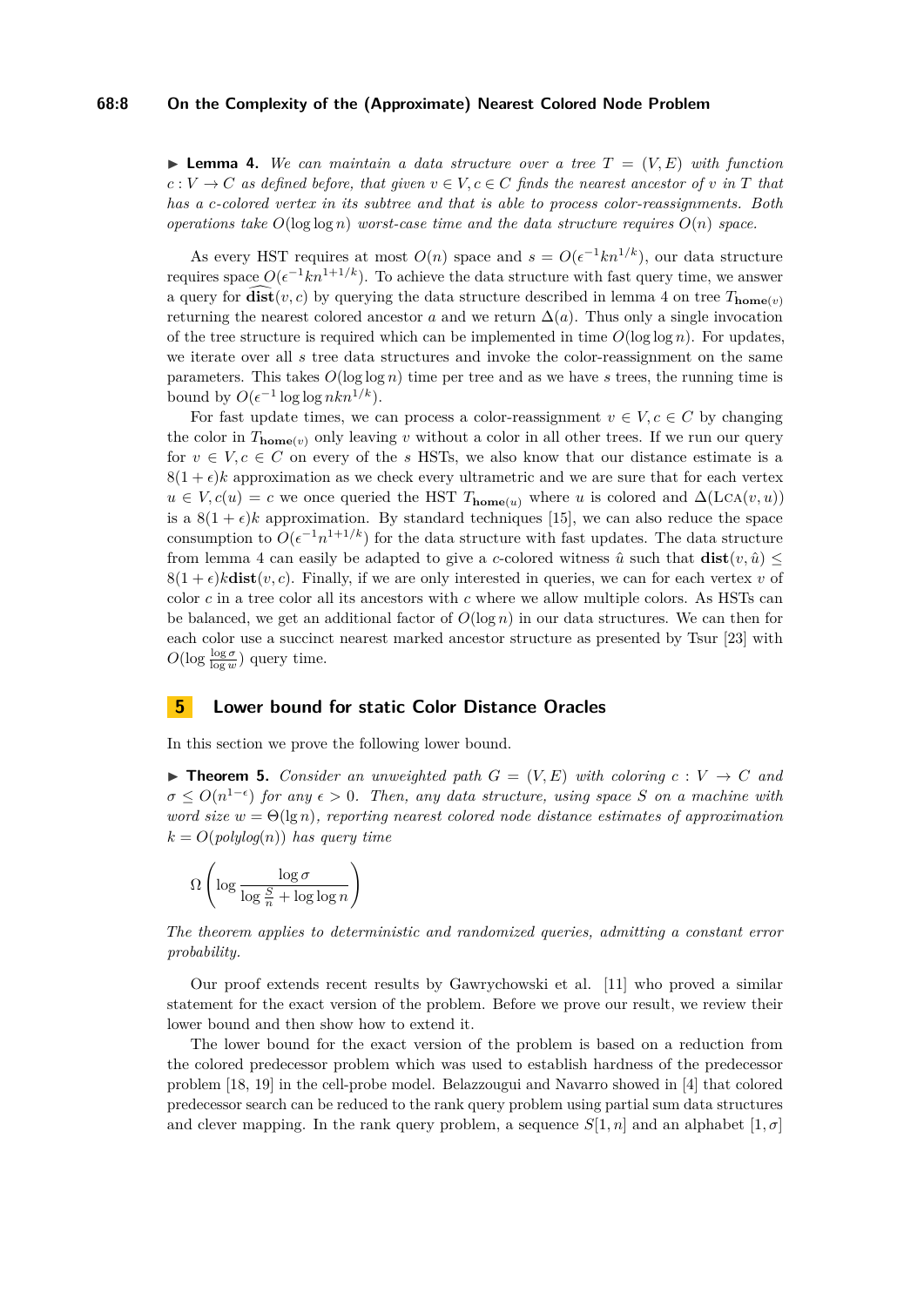

<span id="page-8-0"></span>**Figure 1** The weight of the edges on our constructed path *P* where we chose  $k = 4$ . We illustrate heavy edge weight by increased boldness of the edge. For example the edge between vertices  $v_{16}$  and  $v_{17}$  has weight  $k^2$  because 16 |  $k^2$  but 16 |  $k^3$ .

is given with each  $S[i] \in [1, \sigma]$  and after the preprocessing, given an index  $i \in [1, n]$  and a symbol  $c \in [1, \sigma]$  the data structure has to report the number of occurrences of c in the subsequence  $S[1, i)$ . Finally, Gawrychowski et al. [\[11\]](#page-12-5) observed that the rank query problem can be reduced to the nearest colored node problem as follows: Given the sequence *S*, we build a path  $P = (v_1, ..., v_n)$  where  $c(v_i) = S[i]$  for every  $i \in [1, n]$ . With each vertex  $v \in P$ , we store its rank. Consider a rank query of form  $i \in [1, n], c \in [1, \sigma]$ . Using a Color Distance Oracle, we query for the nearest colored vertex  $v_j$  and if  $j < i$ , we return the rank stored at *v*<sub>*j*</sub>. Otherwise,  $j \geq i$  and we can return the rank stored with  $v_j$  decreased by 1. Let us now take the proof for theorem [5.](#page-7-1)

**Proof.** We first consider the (approximate) nearest colored node problem on a weighted path and extend our proof later to the unweighted setting. We assume w.l.o.g. that the approximation factor is  $k \geq \log n$  and that *n* is an exact power of *k*. We use the simple construction of the path  $P = (v_1, ..., v_n)$  from the sequence *S* as before. We assume that the nearest colored vertex  $v_j = \text{Nearest}(v_i, c)$  to  $v_i$  has  $j \geq i$ . This is sufficient as we can reverse the path and run a second query giving the nearest colored vertex  $v_{j'}$  with  $j' \leq i$ and then take the closer one (in fact one procedure might not find a colored node but we always ensure that the nearest colored node is found in one of those two queries). We let  $P[v_i, v_j]$  denote the subpath of *P* between the vertices  $v_i$  and  $v_j$  and sometimes refer to it as interval  $[i, j]$  of the path.

The intuition behind our proof is that we can choose the edge weights so that we can find the nearest colored node  $v_j = \text{Nearest}(v_i, c)$  to  $v_i$  even if we are only given a distance estimate  $dist(v_i, c)$  of approximation factor  $k$ . Therefore, we partition the path into intervals of size  $k^l$  for every  $0 \leq l \leq \log_k n$  and refer to them as level-*l* intervals. We assign edge weights to delimit intervals. By construction, if an edge delimits two level-*l* intervals then it also delimits two level-*l'* intervals for all  $l' \leq l$ . Let an edge  $(v_x, v_{x+1})$  be assigned weight  $k^l$  if it delimits two level-*l* intervals but doesn't delimit two level-*l* + 1 intervals. More formally, an edge  $(v_x, v_{x+1})$  is assigned the weight  $k^l$  for the largest  $k^l$  such that  $k^l | x$ . This is depicted in figure [1.](#page-8-0) Let us now observe that the heavy edges on the path dominate the path weight. A level-*l* interval contains  $k^{l-l'}$  level-*l'* intervals for  $l' < l$  and therefore there are  $k^{l-l'} - k^{l-l'-1}$ edges of weight  $k^{l'}$ . Thus the path from the first node to the last node in the level-*l* interval has weight

$$
\sum_{l'=0}^{l-1} (k^{l-l'} - k^{l-l'-1})k^{l'} < \sum_{l'=0}^{l-1} k^{l-l'}k^{'} = \sum_{l'=0}^{l-1} k^l = lk^l \le \log_k nk^l \le k^{l+1}.
$$

It follows that if we have  $l = \lfloor \log_k(\textbf{dist}(v_i, v_j)) \rfloor$  for  $i \neq j$ , then the path  $P[v_i, v_j]$  contains an edge delimiting two level- $(l-1)$ , i.e. of weight at least  $k^{l-1}$ , as otherwise the path costs would be strictly less than  $k^{l} \leq \textbf{dist}(v_i, v_j)$ .

Our second idea is that given two vertices  $v_i, v_j$  with  $i < j$  and path interval  $[i, j]$ containing no node of color  $c$ , then the nearest colored vertex to  $v_j$  is also the nearest colored vertex to  $v_i$ , i.e. NEAREST $(v_i, c)$  = NEAREST $(v_j, c)$ . We want to provide some special vertices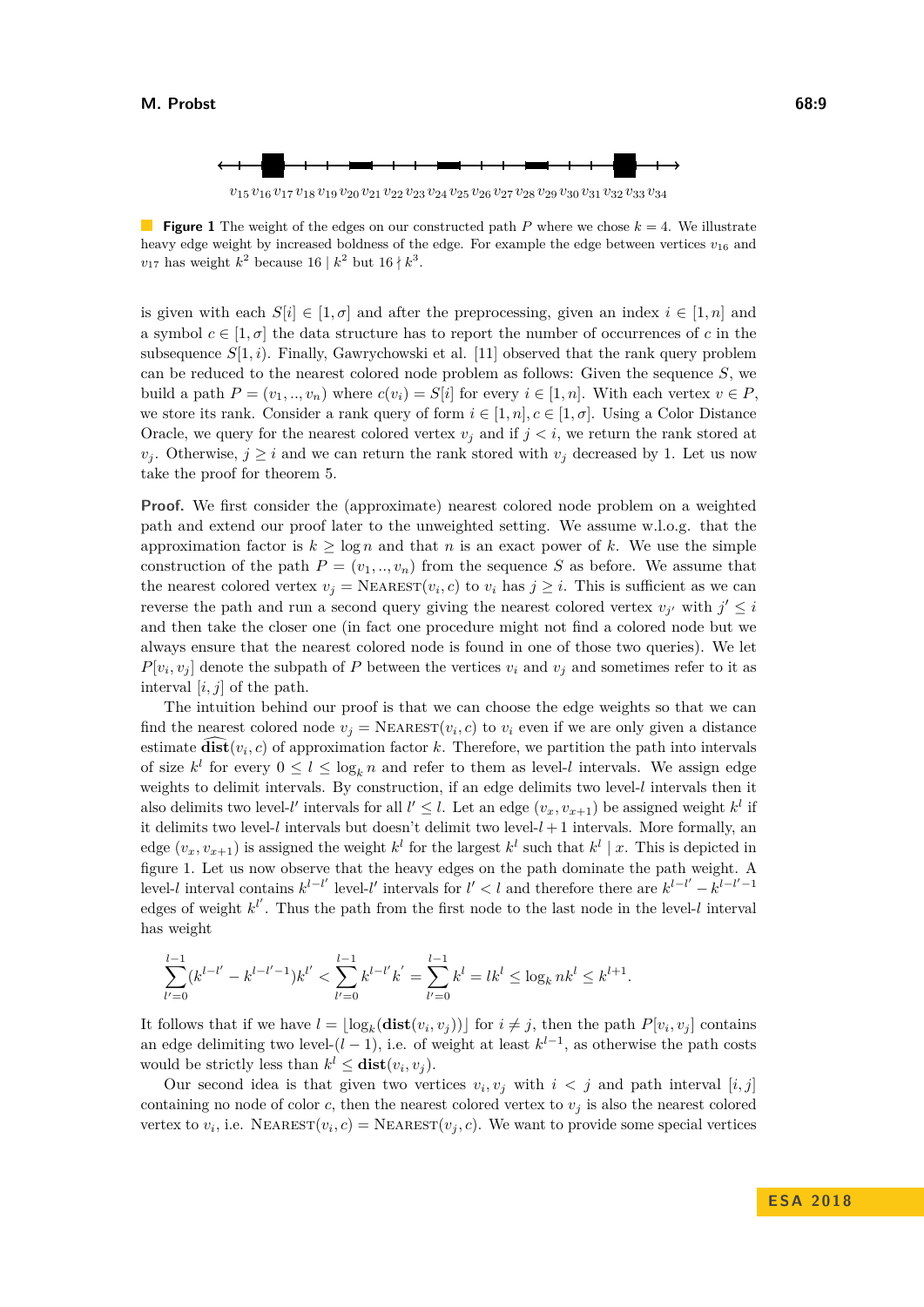#### <span id="page-9-0"></span>**68:10 On the Complexity of the (Approximate) Nearest Colored Node Problem**

$$
((k-1)k^{l}, \iota((k-4)k^{l}, l+1)]
$$
\n
$$
((k-2)k^{l}, \iota((k-4)k^{l}, l+1)]
$$
\n
$$
((k-3)k^{l}, \iota((k-4)k^{l}, l+1)]
$$
\n
$$
((k-4)k^{l}, \iota((k-4)k^{l}, l+1)]
$$
\n
$$
((k-4)k^{l}, \iota((k-4)k^{l}, l+1)]
$$
\n
$$
((k-4)k^{l}, \iota((k-3)k^{l}, k-2)k^{l}(k-1)k^{l}k^{l+1})
$$

**Figure 2** The drawing shows a subinterval of [1, *n*]. We see that for every number *x* that is divisible by  $k^l$ , we take the interval from x to the closest number that is divisible by  $k^{l+1}$  which is illustrated by the red interval.

that can return the nearest colored vertex but we need to do so carefully in order to retain near-linear space as our lower bound otherwise becomes meaningless. We therefore only cover intervals starting at special points. To simplify the presentation, we let  $\iota(x, l)$  be the function that for any integer  $x$  gives the next larger integer divisible by  $k<sup>l</sup>$ . We store with each vertex  $v_j$  where  $j|k^l$  a data structure that can return NEAREST $(v_j, c)$  for all colors *c* that are on the path interval  $[j, \iota(j, l+1)]$ . We then say that  $v_j$  covers  $[j, \iota(j, l+1)]$  and observe that if *j* is divisible by  $k^l$ , we cover all level-*l* intervals starting at  $v_j$  up to the end of the current level- $(l+1)$  interval. This is also depicted in figure [2.](#page-9-0) In order to have fast look-ups, we store with each such vertex  $v_j$  a hash map with an entry for each color  $c \in C$ that occurs on the path and the corresponding vertex that is closest to  $v_j$ .

It is straight-forward to see that given a vertex  $v_j$ , we can use the function  $\iota$  to find  $\log_k n$  special vertices  $v_{\iota(j,l)}$  for  $0 \leq l \leq \log_k n$  such that the union of all *covered* intervals by those special vertices is  $\bigcup_{0 \leq l \leq \log_k n} [\iota(j, l), \iota(j, l + 1)] = [j, n]$  because  $\iota(j, l)$  is divisible by  $k^l$ by definition hence the hash map at vertex  $v_{\iota(j,l)}$  covers the interval  $[\iota(j,l), \iota(j,l+1)]$ . Thus, we could already query the hash maps at these special vertices to extract the nearest colored node even without any distance estimate but it would incur  $log_k n$  look-ups.

Let us now combine both ideas to achieve that only a constant number of the associated hash maps at those special vertices need to be queried. Given a distance estimate  $dist(v_i, c)$ with  $l = \lfloor \log_k \widehat{\textbf{dist}}(v_i, c) \rfloor, v_j = \text{Nearest}(v_i, c)$ . By our approximation guarantee

$$
dist(v_i, v_j) \leq dist(v_i, c) \leq kdist(v_i, v_j)
$$

we get that  $k^{l-1} \leq \text{dist}(v_i, v_j) \leq k^{l+1}$ . We conclude that it suffices to check the hash maps at the special vertices  $v_{\iota(i,l')}$  from  $l' \in \{l-1, l, l+1\}$  because  $j \in [\iota(i, l-1), \iota(i, l+2)]$ . Consider that this would not be the case, we know that the path from the interval  $[i, \iota(i, l-1)]$  has path weight strictly less than  $k^{l-1}$ . If *j* would be in interval  $(\iota(i, l+2), n]$  then as the edge  $(v_{\iota(i,l+2)}, v_{\iota(i,l+2)+1})$  has weight  $k^{l+2}$  and every path to from  $v_i$  to a vertex with index in that interval has to include this edge. In both cases, we derive a contradiction.

It remains to prove that the space taken by the hash maps is near-linear. We therefore observe that the number of entries in each hash map is bounded by the size of the interval is has to cover as every node in the path interval has only one color. It is easy to see that we have  $k^{\log_k n-j}$  vertices with indices divisible by  $k^j$  and each covers an interval of size  $k^{j+1}$ .

Thus the number of total entries in all hash maps can be bounded by

$$
\sum_{l=0}^{\log_k n} k^{\log_k n - j} k^{j+1} = \sum_{l=0}^{\log_k n} k^{\log_k n + 1} = k n \log_k n
$$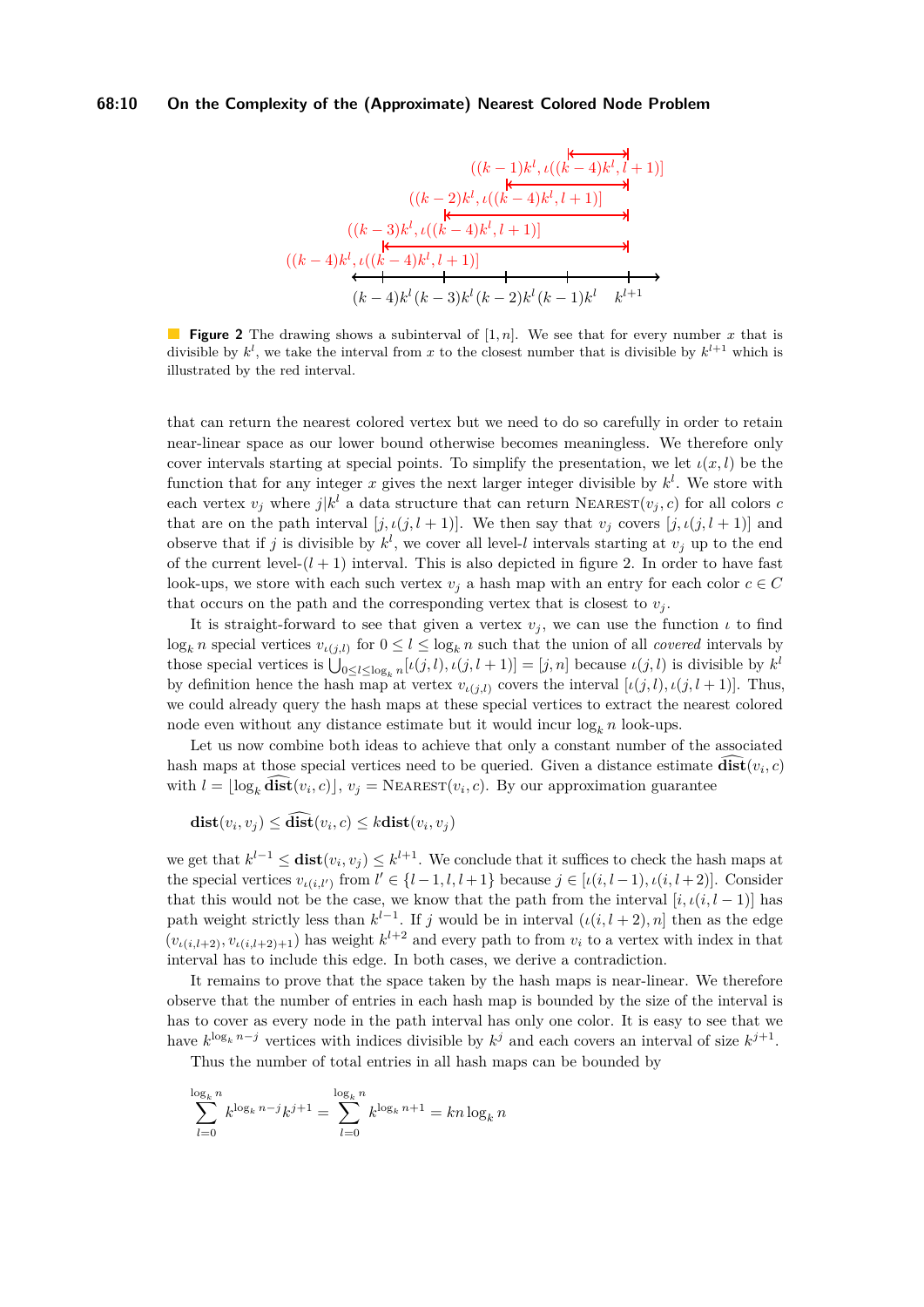As hash maps take space linear in the number of entries and  $k = O(polylog(n))$ , we can bound the space by  $\tilde{O}(n)$  incurring only a log log *n* term in the lower bound as required. Thus, if the space is not dominated by the data structure for distance estimates, we still ensure the stated bounds.

Finally, we observe that the path  $P[v_1, v_n]$  has total weight at most  $\log_k nk^{\log_k n} = n \log_k n$ as it is a level-log<sub>k</sub> *n* interval. We can thus replace edges of weight *x* with a path of  $x - 1$ dummy vertices and unit weight edges.

### **6 Lower bounds for the dynamic setting**

During the last years, several techniques were presented to prove conditional lower bounds for dynamic problems by reducing to problems that are conjectured to be hard [\[17,](#page-13-10) [24,](#page-13-11) [1,](#page-12-13) [12\]](#page-12-4). We use the framework given by Henzinger et al. [\[12\]](#page-12-4) who reduce their problems from a contrived version of Online-Vector-Multiplication defined as follows.

**Definition 6** ( $\gamma$ -OuMv problem (c.f. Definition 2.6 [\[12\]](#page-12-4))). Let  $\gamma > 0$  be a fixed constant. An algorithm for the  $\gamma$ -OuMv problem is given parameters  $n_1, n_2, n_3$  as its input with the promise that  $n_1 = \lfloor n_2^{\gamma} \rfloor$ . Next, it is given a matrix *M* of size  $n_1 \times n_2$  that can be preprocessed. Let  $p(n_1, n_2)$  denote the preprocessing time. After the preprocessing, a sequence of vector pairs  $(u^1, v^1), \ldots, (u^{n_3}, v^{n_3})$  is presented one vector pair after another and the task is to compute  $(u^t)^\intercal M v^t$ , before the pair  $(u^{t+1}, v^{t+1})$  arrives. Let  $c(n_1, n_2, n_3)$  denote the computation time over the whole sequence. The special case where  $n_3 = 1$  is called the *γ*-uMv problem.

They then show that any algorithm solving the *γ*-OuMv problem in  $\tilde{\delta}(n_1 n_2 n_3)$  time would give a truly subcubic algorithm to solve Online Vector Multiplication(c.f. Theorem 2.2 [\[12\]](#page-12-4)).

As stated in the introduction, we consider in this section the existential version of nearest colored node that is we only ask whether there exists a colored vertex in the same component as a vertex *v*. As shown by Abboud and Williams [\[1\]](#page-12-13) it suffices to prove lower bounds on the worst-case update and query time for a partially-dynamic version of a problem to establish amortized lower bounds for the fully-dynamic version. We thus only prove hardness of the partially-dynamic settings where we reduce from the *γ*-uMv problem where we are given a  $n_1 \times n_2$  matrix **M** to preprocess and only a single pair of vectors  $(\mathbf{u}, \mathbf{v})$  arrives.

**I Lemma 7.** *Given any algorithm* A *that is able to process updates in*  $U(n, \sigma) = \tilde{\delta}(\sigma)$  *and*  $q$ *ueries in*  $Q(n, \sigma) = \tilde{\delta}(n/\sigma)$  *amortized time, we can solve*  $\gamma$ *-OuMv in time*  $\tilde{\delta}(n_1, n_2, n_3)$ *. The same lower bounds extend to the worst-case update and query times of the partially-dynamic version of the problem.*

**Proof.** We first focus on the decremental setting and extend the proof for the fully-dynamic and incremental version. Recall that we are given a  $n_1 \times n_2$  matrix **M**. We treat the *i*th row of **M** as a subset of  $[1, n_2]$ , i.e.  $\mathbf{M}[i, j] = 1$  iff  $j \in \mathbf{M}[i]$ . We create a graph *G* with a coloring function  $c: V \to C$ , with color set  $C = \{c_1, ..., c_{n_2}\}$ , as follows: We first create a special vertex *s*. For every row *i*, we create for each  $j \in M[i]$  a vertex with c  $c_j \in C$  and connect the vertices by linking every two consecutive vertices created. The created component for the *i*th row forms a simple path and is denoted from hereon by *P<sup>i</sup>* . We also include an edge from *s* to the first vertex on the path *P<sup>i</sup>* for every *i*. This completes the preprocessing phase. Clearly, the graph *G* has at most  $O(n_1n_2)$  vertices and as the construction forms a tree, we also have at most  $O(n_1n_2)$  edges. The complete set-up is depicted in figure [3.](#page-11-0)

Consider that a vector pair  $(\mathbf{u}, \mathbf{v})$  arrives. For each *i* where  $\mathbf{u}[i] = 0$ , we remove the edge from the first vertex in  $R_i$  to vertex *s*. This incurs at most  $n_1$  updates. We have  $\mathbf{u}^\intercal \mathbf{M} \mathbf{v} = 1$ if and only if there exists a *j* with  $\mathbf{v}[j] = 1$  where *s* is still connected to the color  $c_j$ . To check these connections, we need at most  $n_2$  queries.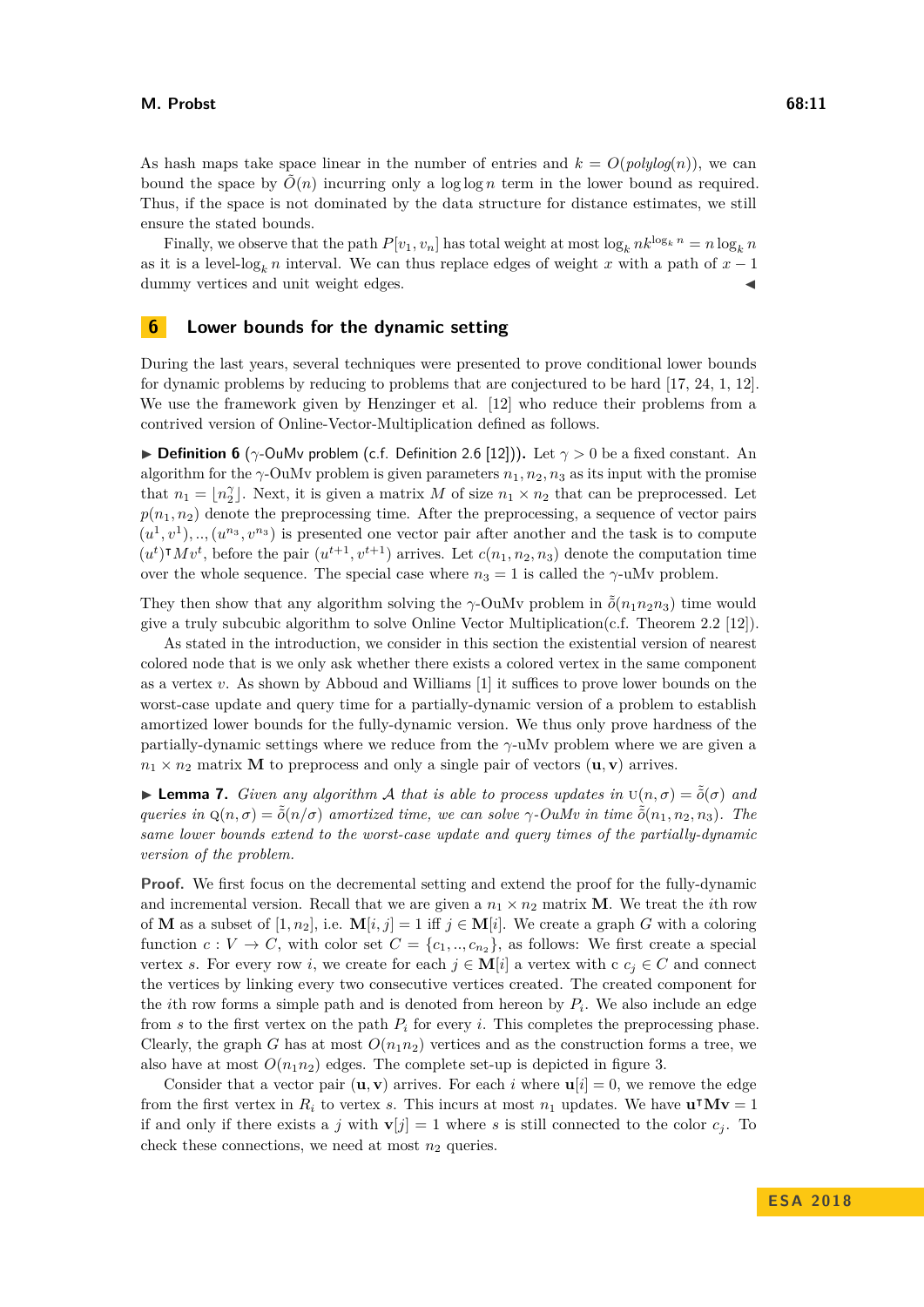<span id="page-11-0"></span>

**Figure 3** Depiction of the set-up of a graph from a  $5 \times 6$  matrix. The point *s* is used as query point and in the decremental case all dashed red edges are initially in the graph and can be deleted depending on **u**.

As shown by Abboud and Williams [\[1\]](#page-12-13), we can run our algorithm on a machine that records all changes and reverts them after a single pair  $(\mathbf{u}, \mathbf{v})$  is processed to the original state in time proportional to the running time since the original state was left. Our graph has at most  $\sigma = n_2$  different colors. It is now straight-forward to see that we can solve *γ*-OuMv in time  $O(n_3(n_1U(n_1σ, σ) + σQ(n_1σ, σ))$  thus the stated bound follows.

In the incremental setting, we omit the edges adjacent to  $s$  initially. Then, when  $(\mathbf{u}, \mathbf{v})$ arrives, let **u** have the indices  $u_1, u_2, \ldots$  set to 1. Then, we join the first vertices in  $R_i$  and  $R_{i+1}$  for even *i* and the last vertices of  $R_i$  and  $R_{i+1}$  for odd *i*. Thus, we only construct a path. Connecting *s* to the end of the path, allows us to run queries as in the decremental setting. For the fully-dynamic setting, we can use the same set-up as in the incremental setting but instead of rolling the edge insertions back in each phase, we can simply run edge deletions to recover the original state implying that we get an amortized bound.

We underline the generality of our lower bound which establishes that even on path graphs the amortized fully-dynamic problem remains hard. To strengthen our lower bound, we observe that we can decrease the graph size to  $O(n_1)$  for directed graphs or if we are given distance estimates of approximation *<* 5*/*3 implying that the query bound in the theorem can be replaced by  $\tilde{\delta}(n)$ . We therefore create  $\sigma = n_2$  vertices  $V_c$ , one of each color. Instead of constructing an entire row  $R_i$  for the *i*'th set, we construct a single vertex  $v_i$  and connect it with edges to vertices in  $V_c$  that match elements in  $v_i$ . We can then run the algorithm as before. If we direct the edge from  $s$  to each  $v_i$  and from each  $v_i$  towards the vertices in  $V_c$  our algorithm works as before. For undirected graphs, we have that  $dist(v_i, c_j) = 3$  iff  $\mathbf{u}^\intercal \mathbf{M} \mathbf{v} = 1$  and otherwise  $\mathbf{dist}(v_i, c_j) \geq 5$ . Thus any approximation of factor smaller 5/3 is still sufficient to distinguish the two cases. Clearly the graph has  $O(n_1 + n_2) = O(n_1)$ vertices as  $\sigma \leq n$ .

We point out that the underlying  $OMv$ -conjecture even applies in case of error probability 1*/*3 thus our lower bound applies even to Monte-Carlo algorithms. Interestingly, the directed incremental version of our problem can be seen as a graph version of Pagh's problem (we follow the definition from [\[17\]](#page-13-10)). In Pagh's problem, we are given a collection  $\mathcal C$  of  $k$  sets  $C_1, C_2, ..., C_k \subseteq [n]$ . We are then allowed to update by providing two indices  $i, j \in \{1, ..., k\}$ adding the set  $C_i \cap C_j$  to  $\mathcal{C}$ . We then want to be able to query given  $x \in [n], i \in \{1, ..., k\}$ if  $x \in C_i$ . Similarly to the proof let us assume that each set  $C_i$  is represented by a path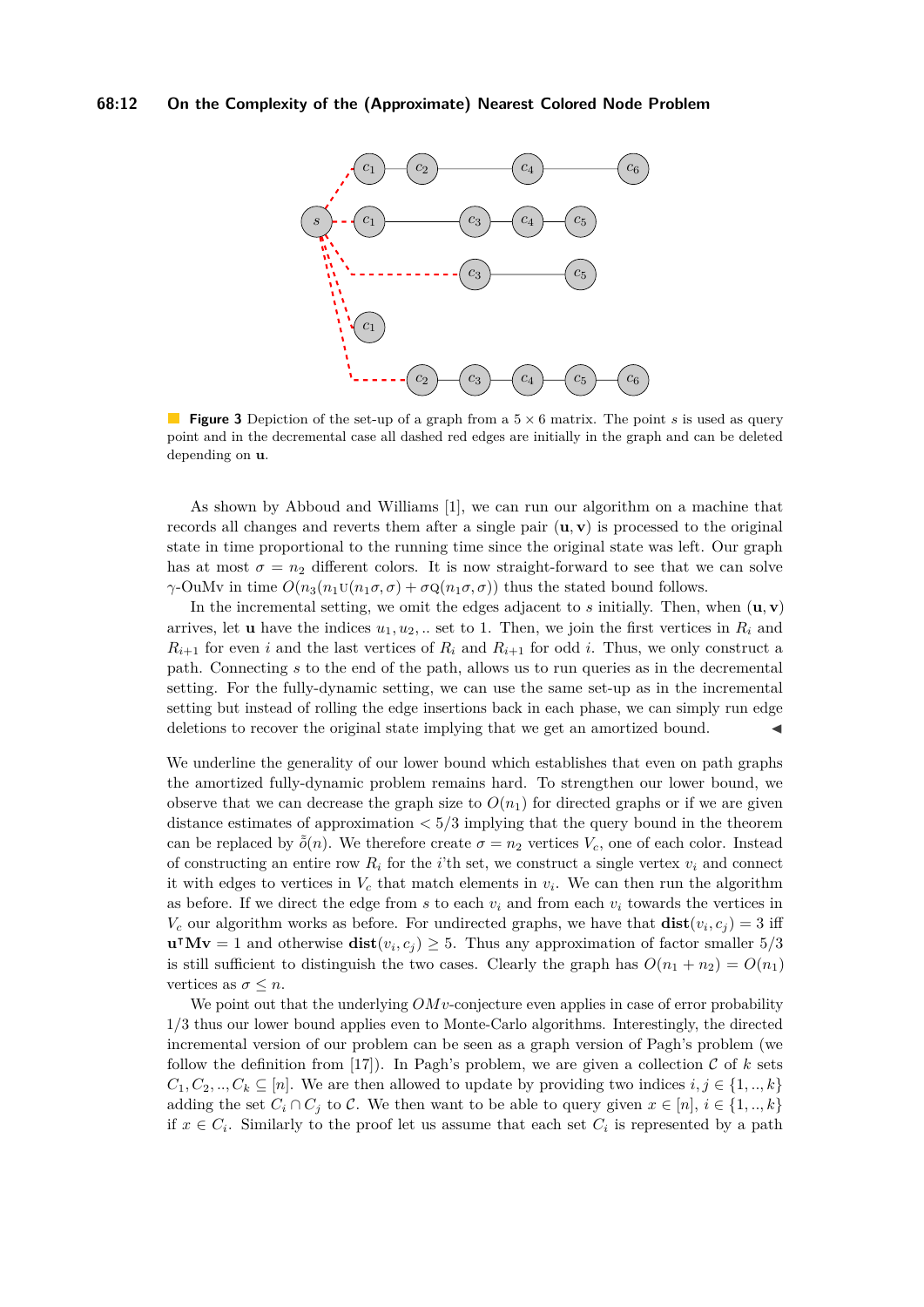*P*<sup>*i*</sup> containing a vertex of color *c* for each  $c \in \overline{C_i}$ . Then updates for  $i, j \in \{1, ..., k\}$  can be implemented by adding a new vertex and an edge from it to the beginning of  $P_i$  and one to the first vertex in  $P_i$ . Queries can be implemented by asking whether a node of color  $x \in [n]$ can be reached from the first node of  $P_i$  and by returning the negated answer.

#### **References**

- <span id="page-12-13"></span>**1** Amir Abboud and Virginia Vassilevska Williams. Popular conjectures imply strong lower bounds for dynamic problems. In *Foundations of Computer Science (FOCS), 2014 IEEE 55th Annual Symposium on*, pages 434–443. IEEE, 2014.
- <span id="page-12-7"></span>**2** Ittai Abraham, Shiri Chechik, Michael Elkin, Arnold Filtser, and Ofer Neiman. Ramsey spanning trees and their applications. In *Proceedings of the Twenty-Ninth Annual ACM-SIAM Symposium on Discrete Algorithms*, pages 1650–1664. SIAM, 2018.
- <span id="page-12-11"></span>**3** Yair Bartal, Nathan Linial, Manor Mendel, and Assaf Naor. On metric ramsey-type phenomena. In *Proceedings of the Thirty-fifth Annual ACM Symposium on Theory of Computing*, STOC '03, pages 463–472, New York, NY, USA, 2003. ACM. [doi:10.1145/780542.](http://dx.doi.org/10.1145/780542.780610) [780610](http://dx.doi.org/10.1145/780542.780610).
- <span id="page-12-12"></span>**4** Djamal Belazzougui and Gonzalo Navarro. Optimal lower and upper bounds for representing sequences. *ACM Trans. Algorithms*, 11(4):31:1–31:21, 2015. [doi:10.1145/2629339](http://dx.doi.org/10.1145/2629339).
- <span id="page-12-8"></span>**5** Michael A. Bender and Martin Farach-Colton. The lca problem revisited. In *Proceedings of the 4th Latin American Symposium on Theoretical Informatics*, LATIN '00, pages 88–94, London, UK, UK, 2000. Springer-Verlag. URL: [http://dl.acm.org/citation.cfm?id=](http://dl.acm.org/citation.cfm?id=646388.690192) [646388.690192](http://dl.acm.org/citation.cfm?id=646388.690192).
- <span id="page-12-0"></span>**6** Shiri Chechik. Improved distance oracles and spanners for vertex-labeled graphs. In *Proceedings of the 20th Annual European Conference on Algorithms*, ESA'12, pages 325–336, Berlin, Heidelberg, 2012. Springer-Verlag. [doi:10.1007/978-3-642-33090-2\\_29](http://dx.doi.org/10.1007/978-3-642-33090-2_29).
- <span id="page-12-1"></span>**7** Shiri Chechik. Approximate distance oracles with constant query time. In *Proceedings of the forty-sixth annual ACM symposium on Theory of computing*, pages 654–663. ACM, 2014.
- <span id="page-12-3"></span>**8** Shiri Chechik. Approximate distance oracles with improved bounds. In *Proceedings of the Forty-Seventh Annual ACM on Symposium on Theory of Computing*, pages 1–10. ACM, 2015.
- <span id="page-12-10"></span>**9** Martin Dietzfelbinger, Anna Karlin, Kurt Mehlhorn, Friedhelm Meyer auF der Heide, Hans Rohnert, and Robert E Tarjan. Dynamic perfect hashing: Upper and lower bounds. *SIAM Journal on Computing*, 23(4):738–761, 1994.
- <span id="page-12-9"></span>**10** Johannes Fischer and Volker Heun. *Theoretical and Practical Improvements on the RMQ-Problem, with Applications to LCA and LCE*, pages 36–48. Springer Berlin Heidelberg, Berlin, Heidelberg, 2006. [doi:10.1007/11780441\\_5](http://dx.doi.org/10.1007/11780441_5).
- <span id="page-12-5"></span>**11** Pawel Gawrychowski, Gad M Landau, Shay Mozes, and Oren Weimann. The nearest colored node in a tree. In *LIPIcs-Leibniz International Proceedings in Informatics*, volume 54. Schloss Dagstuhl-Leibniz-Zentrum fuer Informatik, 2016.
- <span id="page-12-4"></span>**12** Monika Henzinger, Sebastian Krinninger, Danupon Nanongkai, and Thatchaphol Saranurak. Unifying and strengthening hardness for dynamic problems via the online matrixvector multiplication conjecture. In *Proceedings of the forty-seventh annual ACM symposium on Theory of computing*, pages 21–30. ACM, 2015.
- <span id="page-12-2"></span>**13** Danny Hermelin, Avivit Levy, Oren Weimann, and Raphael Yuster. *Distance Oracles for Vertex-Labeled Graphs*, pages 490–501. Springer Berlin Heidelberg, Berlin, Heidelberg, 2011. [doi:10.1007/978-3-642-22012-8\\_39](http://dx.doi.org/10.1007/978-3-642-22012-8_39).
- <span id="page-12-6"></span>**14** Itay Laish and Shay Mozes. Efficient approximate distance oracles for vertex-labeled planar graphs. *arXiv preprint arXiv:1707.02414*, 2017.